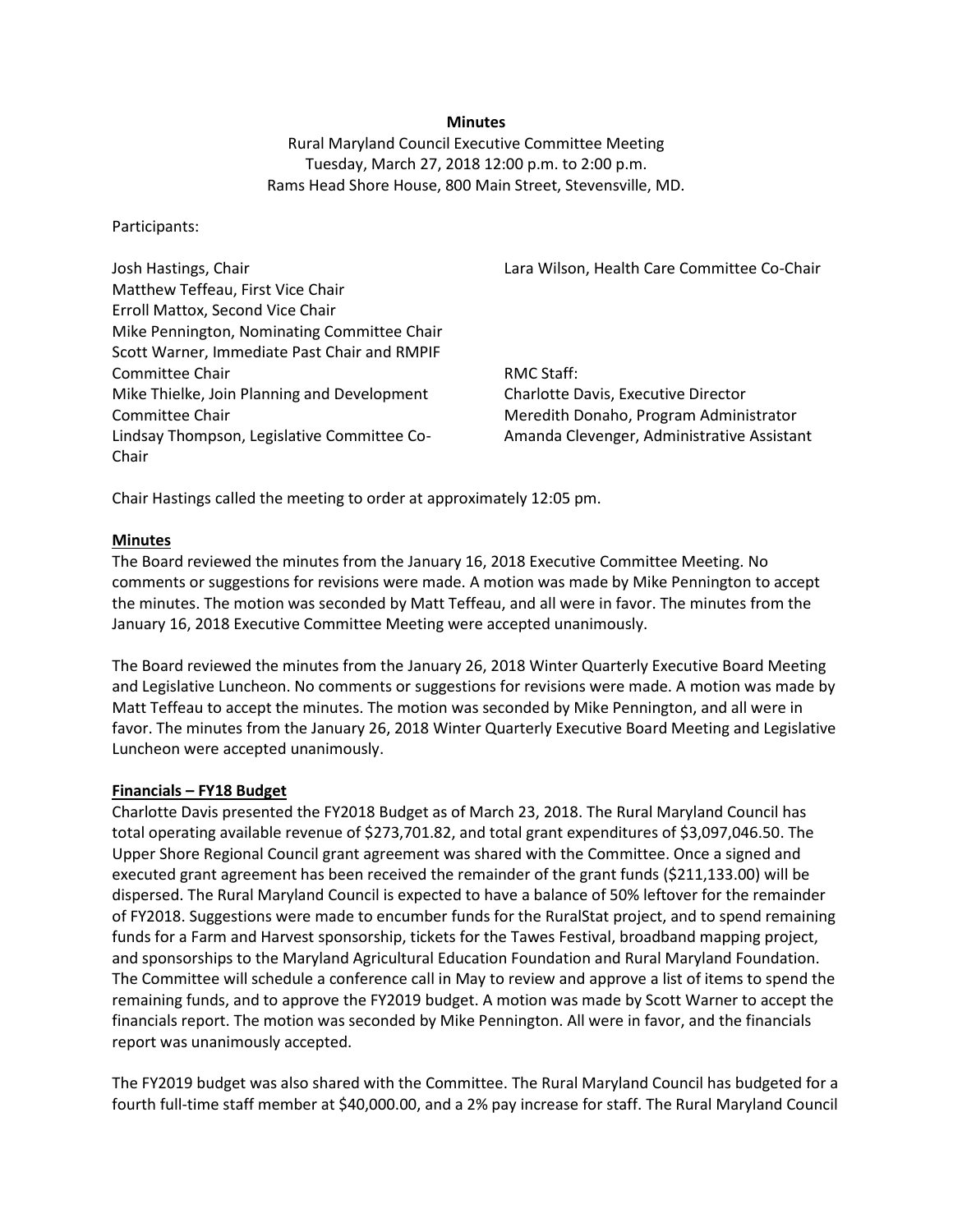Rural Maryland Council (RMC) Executive Committee Meeting Minutes of March 27, 2018 Page 2 of 3

is expected to receive \$6,167,000.00 in General Revenue Funds for FY2019. A copy of two formulas for allocating the Rural Maryland Prosperity Investment Fund (RMPIF) for FY2019 grants was shared. The traditional formula allocates \$400,000.00 to each regional council, and \$1,000,000.00 to each category of RMPIF. An alternative formula allocates \$411,133.00 to each regional council, and \$513,917.00 to each category of RMPIF. A motion was made by Mike Thielke to select the alternative formula for RMPIF allocation for FY2019. The motion was seconded by Erroll Mattox. All were in favor, and the alternative formula for RMPIF allocation was unanimously selected.

# **Health Care Committee**

Lara Wilson, Co-Chair, provided an update for the Health Care Committee. The Rural Health Plan interactive website has been launched. The next stage of the project is the implementation phase. Co-Chair Wilson has also started outreach to former members of the RMC Health Care Committee for further involvement in Committee meetings.

## **RMPIF**

Chair Scott Warner provided an update for RMPIF. Copies of the updated guidelines and criteria for the Maryland Agricultural Education and Rural Development Assistance Fund (MAERDAF) and RMPIF were shared. Chair Warner requested changes and suggestions for revisions. A suggestion was made to revise the cash match requirement for RMPIF grants, excluding Infrastructure, to include a 2:1 or 50% cash match for the Entrepreneurship and Health Care categories; a higher match would result in a stronger score for the applicant. A motion was made by Lindsay Thompson to accept the revision. The motion was seconded by Mike Thielke. All were in favor, and the revision for the cash match requirement for the Entrepreneurship and Health Care RMPIF categories, excluding Infrastructure, was unanimously accepted.

A suggestion was also made to change the "should" in the RMPIF Entrepreneurship category guidelines to "must" for stronger language. A motion was made by Mike Thielke to accept the change, the motion was seconded by Mike Pennington. All were in favor, and the revision for the language revision for the eligibility section of the RMPIF Entrepreneurship category guidelines was unanimously approved.

A suggestion was made to include language encouraging rural and urban partnerships in the RMPIF Entrepreneurship guidelines. A motion was made by Mike Thielke to accept the revision, the motion was seconded by Lindsay Thompson. All were in favor, and the language to encourage rural and urban partnerships in the RMPIF Entrepreneurship guidelines was approved.

Copies of Performance Measures tracking sheets, and notification of an Agriculture Education Report were shared with the Committee. The Rural Maryland Council will continue to work on program evaluation for the grant programs. The Agriculture Education Report was shared for informational purposes, it requires a narrative of agriculture education projects funded by MAERDAF. The report is due in September 2018.

## **Legislative Committee**

Lindsay Thompson, Co-Chair of the Legislative Committee, provided an update. Copies of the legislative tracking, past meeting minutes, and testimonies were shared with the Committee. A suggestion was made for the Legislative Committee to offer legislative tours to urban and freshman legislators of rural areas. Legislative Tours will be discussed and included on the agenda for the next Legislative Committee